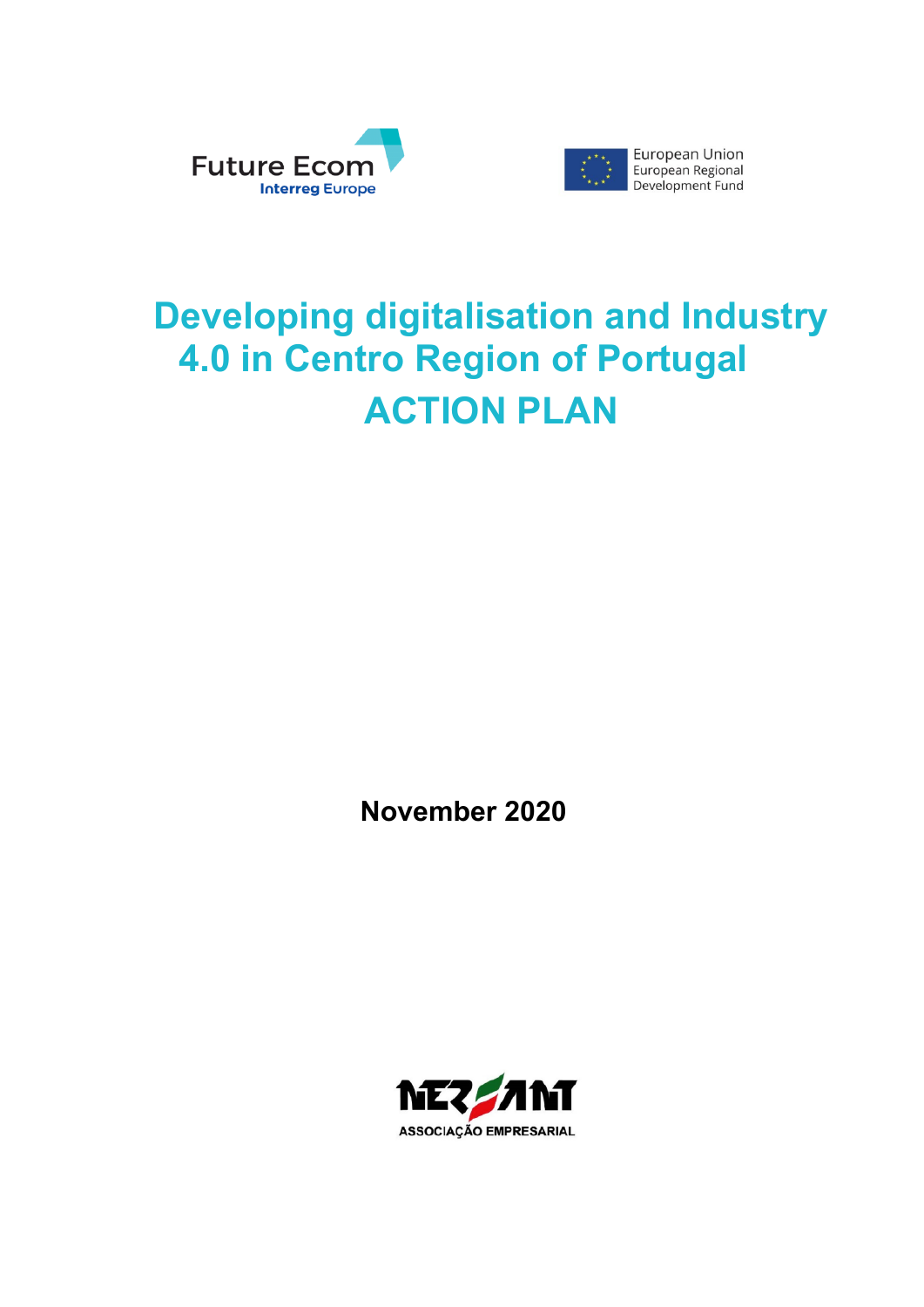

# **President of NERSANT Statement**

Today, we look at Centro Region and see a regional market unique in Portugal, with lower employment rate compared to previous years and a more dynamic economic activity. Well, at least before the COVID-19 outbreak that brought globally long-lasting implications to the way companies, citizens and academic institutions relate with each other. The pandemic has showcased the value of digital operating models and is likely to force many companies to speed up their digital innovation and transformation.

Since the beginning of FUTURE ECOM project NERSANT expected a deep experience in a learning and sharing environment within the partnership. An experience that will greatly contribute to build a more sustainable future in the economic and knowledge society in Centro Region.

This Action Plan represents a compromise with the territory with a vision that we want to project abroad, strengthening the connection in the innovation ecosystem. It is a plan where regional players, but also institutions at national level with activity in digital areas, will have a role reconverting careers and qualifications, industries and support innovation.

As President of NERSANT, I would like to thank all European partners and those involved in the Local Group of Stakeholders for their kindness, open mind and sharing. We are committed with the implementation of the Action Plan and with our territory in a journey that we will progress together.

*Domingos da Silva Chambel*

President of NERSANT Board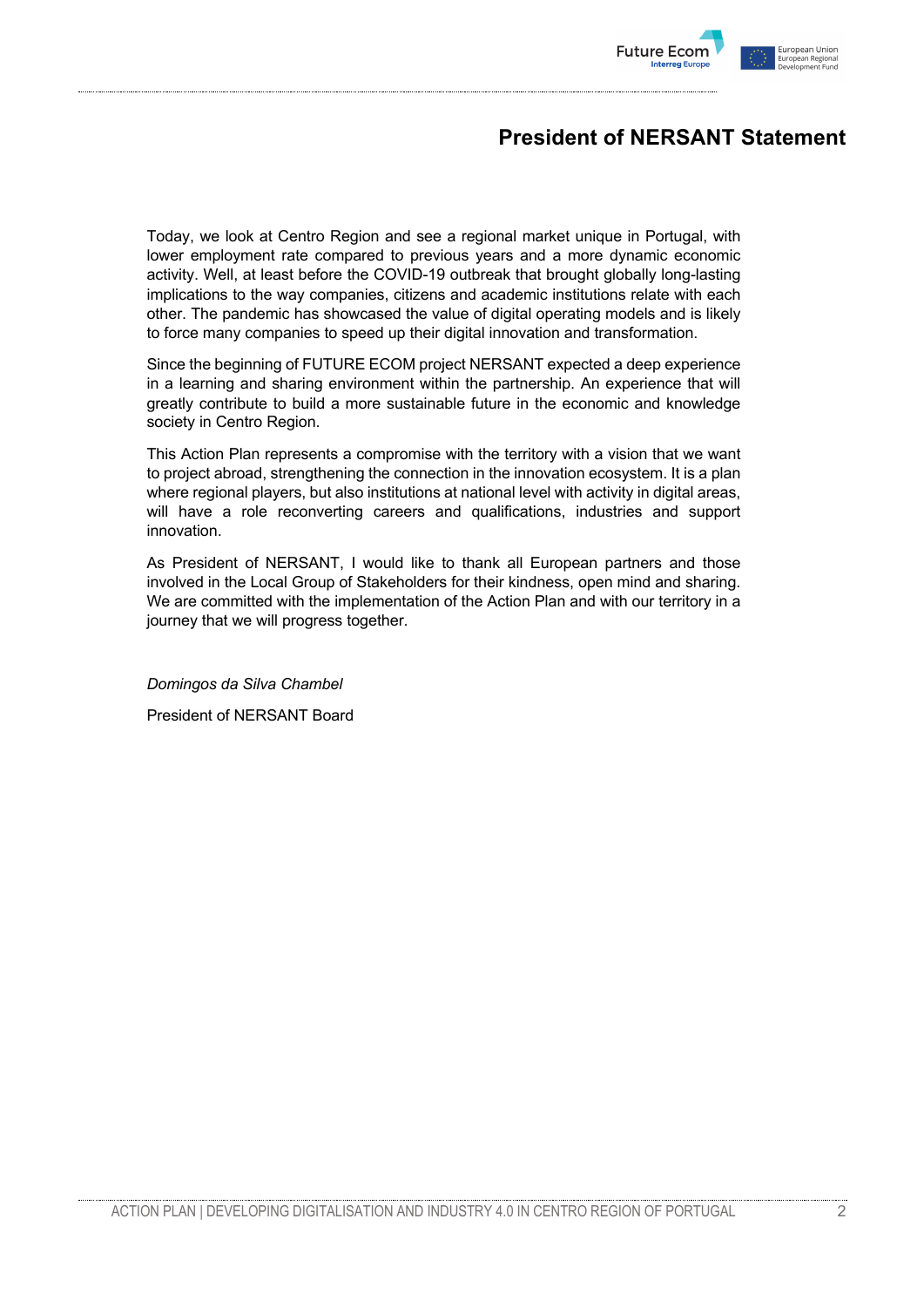

# **CCDRC Statement**



Centro Regional Coordination and Development Commission (CCDRC) as the Managing Authority of the Regional Operational Program for Centro Portugal – CENTRO2020, and also as a member of the Local Group of Stakeholders, supports NERSANT as FUTURE ECOM partner of Centro Region.

CCDRC has participated in several meetings of the Local Stakeholder Group during the FUTURE ECOM project.

The Action Plan results and brings together the contribution of all the stakeholders involved and is a great working tool for the development of the Region as a whole.

In this context we fully support the Action Plan submitted by the NERSANT in the context of the Interreg Europe project FUTURE ECOM.

Coimbra, \_ November 2020

Sincerely yours,

Isabel Damasceno Vieira de Campos Costa

President of Centro Regional Coordination and Development Commission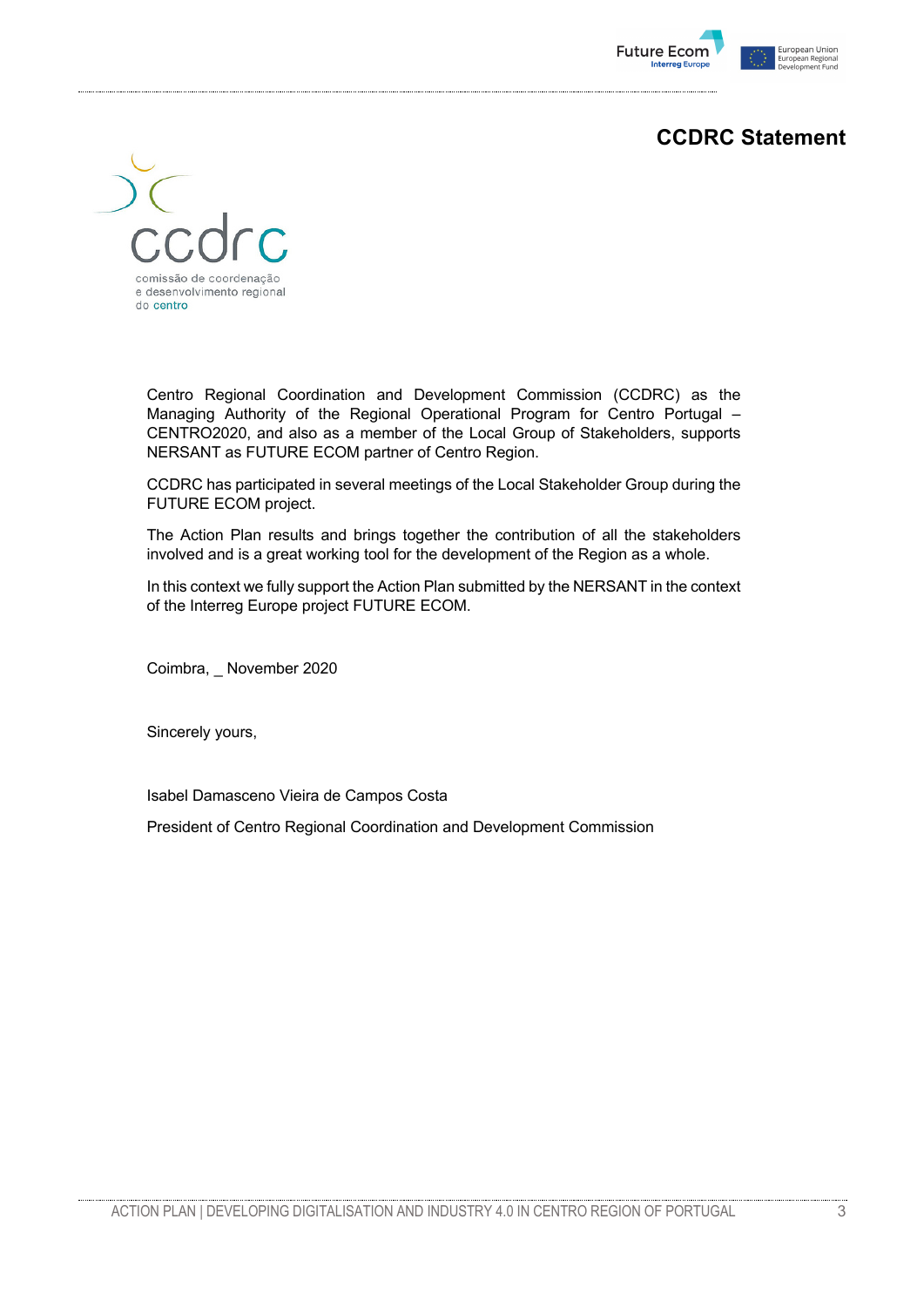

# **TABLE OF CONTENTS**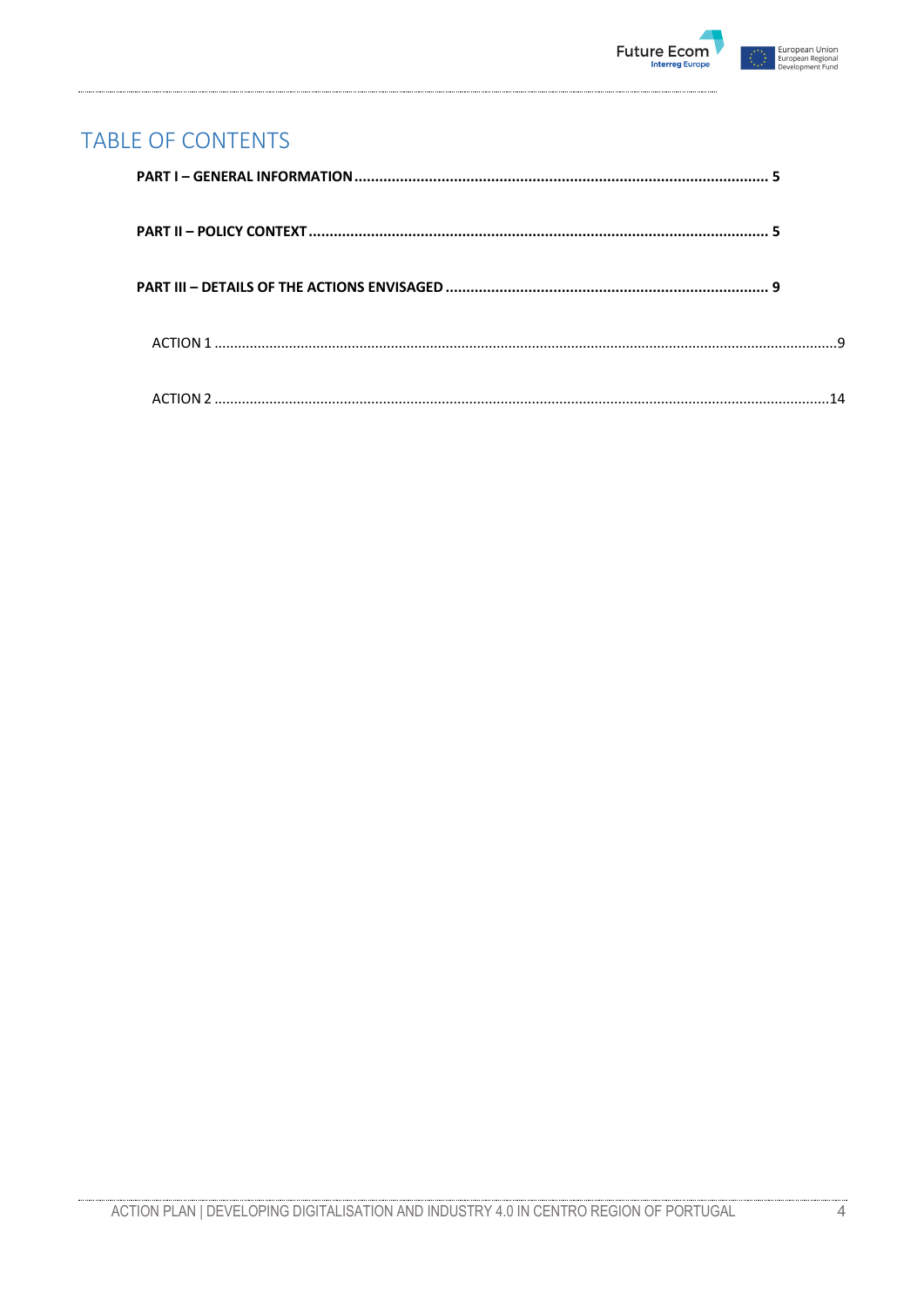



# **Part I – General information**

**Project**: Future Ecom - Exploiting digitisation to increase B2B e-commerce **Partner organisation**: NERSANT – Business Association of Santarem Region **Country**: Portugal **NUTS2 Region**: Centro **Contact person**: António Manuel de Campos **email address** :ce@nersant.pt **phone number**: 00351 249 839 500

# **Part II – Policy context**

| The Action Plan aims to impact: | ⊠ | Investment for Growth and Jobs programme     |
|---------------------------------|---|----------------------------------------------|
|                                 |   | European Territorial Cooperation programme   |
|                                 |   | Other regional development policy instrument |
|                                 |   |                                              |

**The policy instrument addressed** is the Regional Operational Programme for Centro 2014- 2020 Thematic Objective 1 - Strengthening research, technological development, and innovation

With 100 municipalities and 2.217 million inhabitants in 2019 (INE – Annual Estimations of Resident Population, Source: PORDATA), Centro Region concentrates 21.5% of the Portuguese population, having lost importance in population terms over the decades (between 2001 and 2011 there was a decrease of 0.9% and between 2011 and 2019 is expected a decrease of 4%). It is a Region with a low population concentration (78.6 inhabitants per  $km<sup>2</sup>$ ), with a very aged population (about 201,4 elderly per 100 young people, corresponding to more than 25 % of the population of the Region ) and negative natural population growth, due to the existence of higher mortality rates than birth rates, and there was no compensating migratory movement. In 2012, the GDP generated in the Centro Region was 30.3 billion euros, accounting for 18.4 % of the national GDP, constituting as the third Region of the country, after Lisbon and the North, in terms of contribution to national GDP. Regional GDP improved between 2009 and 2010 (2.1 %), worsened in 2011 and 2012 and improved again till 2018 representing 38 billion euros GDP accounting for 18.7% of national GDP. GDP per head in the Centre represented 8 % of the country's average and, in 2018, there was 0.6% increase.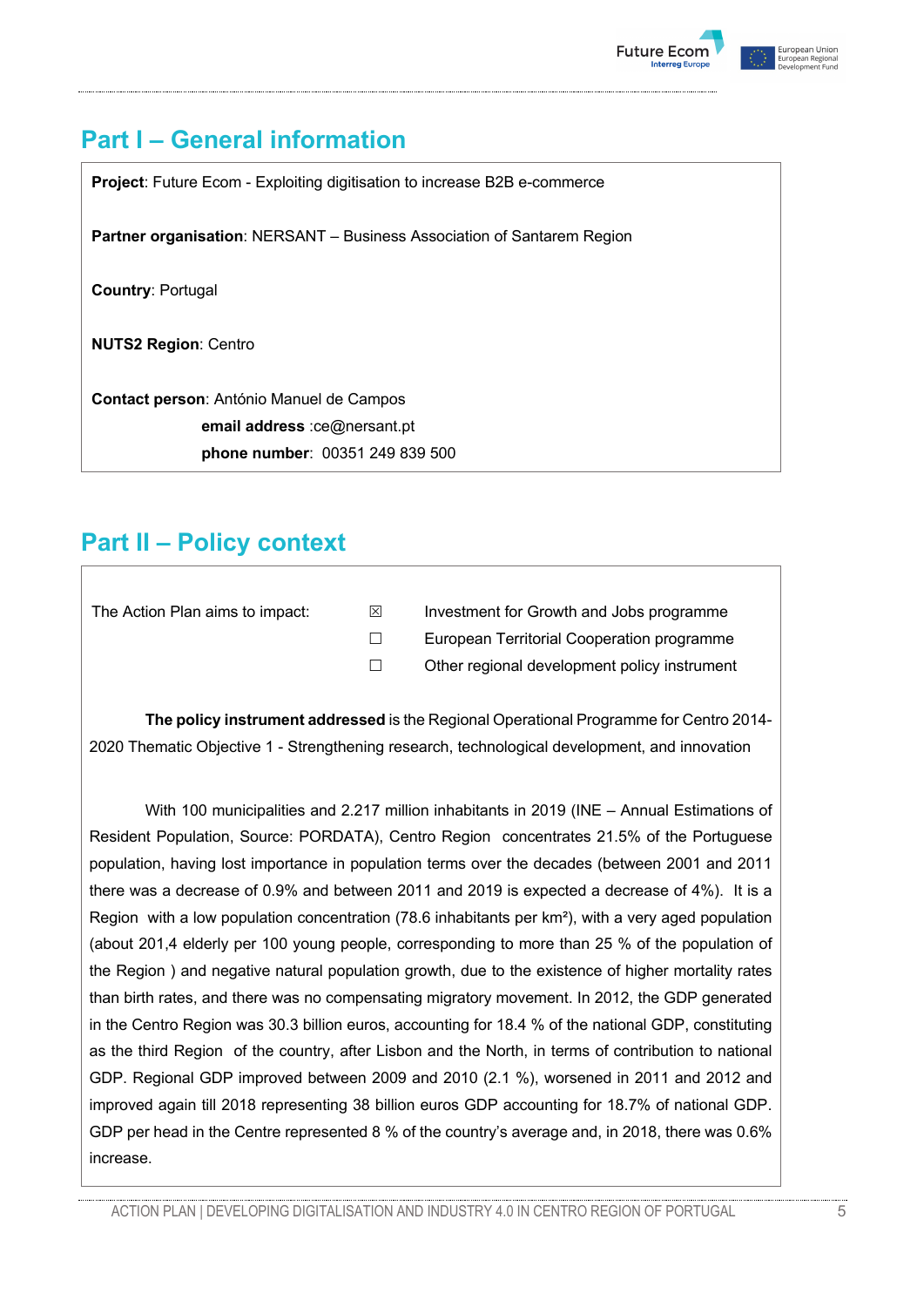



The Centro Regional Operational Programme 2014-2020 (CENTRO 2020), the financial instrument that aims to support regional development in the NUTS II Centro of Portugal, is part of the Portugal 2020 Partnership Agreement and of the current cycle of Structural Funds provided by the European Union. The CENTRO 2020 aims to achieve a smart, sustainable and inclusive growth and to the economic, social and territorial cohesion. The financial envelope for CENTRO 2020 includes a 2.155.031.031 EUR, 1.738.125.002 EUR from EFDR and 416.906.029 EUR from ESF. The reprogramming in 2019 reduced ESF funding because of low funding execution but kept the focus on the human capital with the increase in educational equipment (EFDR). Besides other thematic operational programs, aiming to implement the vision and strategy described in CENTRO 2020 regional development strategy, as well as the assumed options in the Regional Smart Strategy for Research and Innovation (RIS3). The CENTRO 2020 will contribute to promoting the competitiveness of the Centro Region 's economy and its sustainable development and internal cohesion. It will also boost the Region 's ability to contribute to the achievement of the key EU and national development priorities, such as:

- support competitiveness and innovation in SMEs;
- boost research and technical development (RTD) and innovation
- create sustainable and quality jobs and supporting labour mobility
- promote education and qualification
- promote sustainable urban development.
- support the shift towards a low-carbon economy

The following thematic objectives (TO) shall be supported by the operational programme:

- TO 1 Strengthening research, technological development and innovation;
- TO 2 Improving the access to ICT including its use and quality;
- TO 3 Enhancing competitiveness of SMEs and agriculture sectors, fish and aquaculture;
- TO 4 Supporting the transition for a low carbon economy;
- TO 6 Preserving and protecting environment and sustainability of resources;
- TO 8 Promoting sustainable and quality employment and supporting the labour mobility;
- TO 9 Promote social inclusion and poverty reduction
- TO 10 Investing in education, training and vocational training for skills and lifelong learning

TO 11 Improving institutional capacity of public authorities and stakeholders and efficiency of public administration.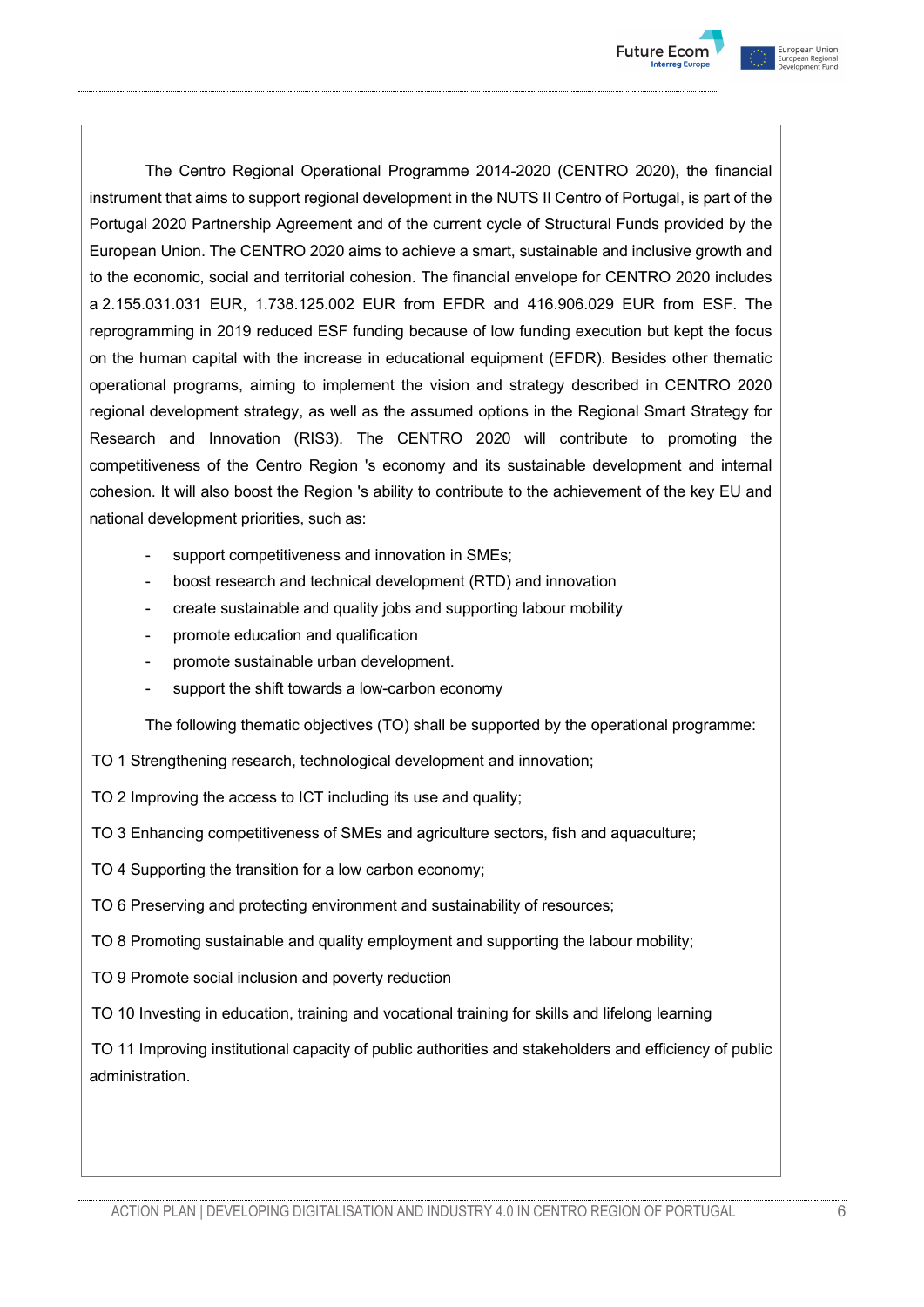



The TO 1 includes the following investment priorities:

1a – Strengthening of infrastructure research and innovation (R & I) and capacities for developing excellence in R & I matter, as well as promotion of competence, in particular those of European interest

 $1b$  – Promotion of investment companies in R & D, development of links and synergies between companies, research centres and development and the higher education, in particular promotion of investment in the product development and services, in the transfer of technology, social innovation, eco-innovation, in applications of public interest, in the stimulation of search, in networks, clusters and in open innovation through smart specialisation, and support technological research and implemented, pilot lines, early validation of products, advanced production capacities and first production, in particular concerning facilitating technologies essential, and the dissemination of

technologies of general interest

In what concerns FUTURE ECOM, the policy instrument addressed is the TO 1 *Strengthening research, technological development and innovation*, aiming to:

- i) Strengthen the regional research and innovation infrastructure, promoting competence centres;
- ii) Promote business investment in research and innovation developing linkages between businesses, R&D centres and higher education, promoting investment in the development of products and services, technology transfer, social innovation, eco-innovation, public service applications, demand-driven innovations, networking, clusters and open innovation through smart specialization, as well as supporting applied research.

The draft of the actions included in the regional Action Plan hereby presented has met the following principles:

- (i) Challenges and needs identified were discussed with regional stakeholders during Local Stakeholders Group meetings organised during FUTURE ECOM phase 1;
- (ii) Lessons learnt during interregional exchange and learning activities were inspirational for the regional Action Plan;
- (iii) The actions aim at achieving improvements in the specific policy instrument selected for Centro Region;
- (iv) To increase the feasibility of implementation a limited scope and number of actions were drafted, building on top of an established number of stakeholders.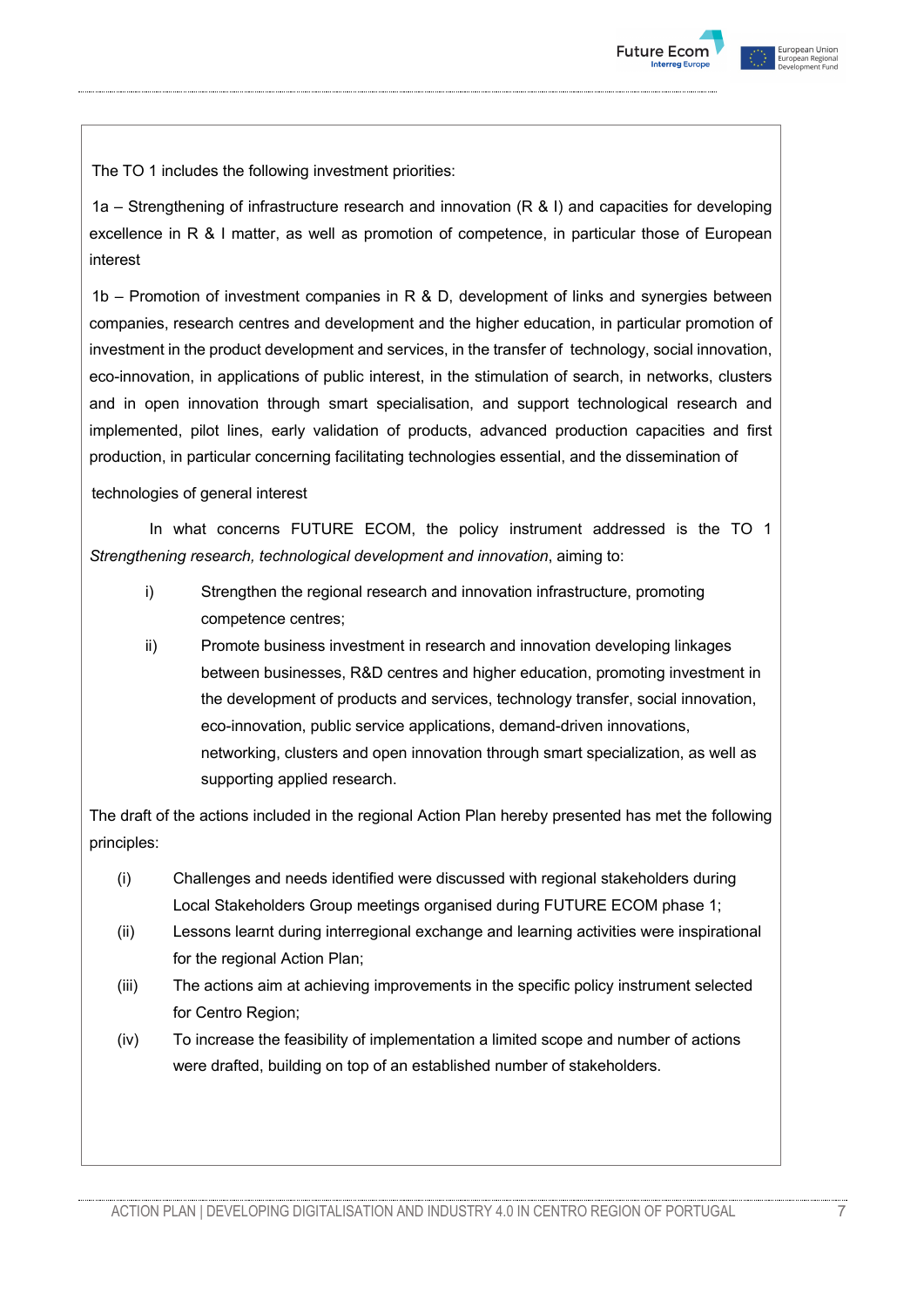



To improve the policy instrument, this regional Action Plan will focus on the following dimensions:

- Institutional capacity-building improvement in implementing policy instruments, through the collection, systematisation and make available information about initiatives implemented using policy instrument resources to the companies and the regional managing authority.
- Efficiency improvement through the involvement of the main regional stakeholders and beneficiaries of the policy instrument addressed, in order to produce relevant recommendations with impact in companies.

In the next section, we have built the actions in a coherent flow and regional needs, also inspired by the step by step process flow "on the way of Industry 4.0" presented in Lemgo (Germany) on the  $15<sup>th</sup>$ may 2019.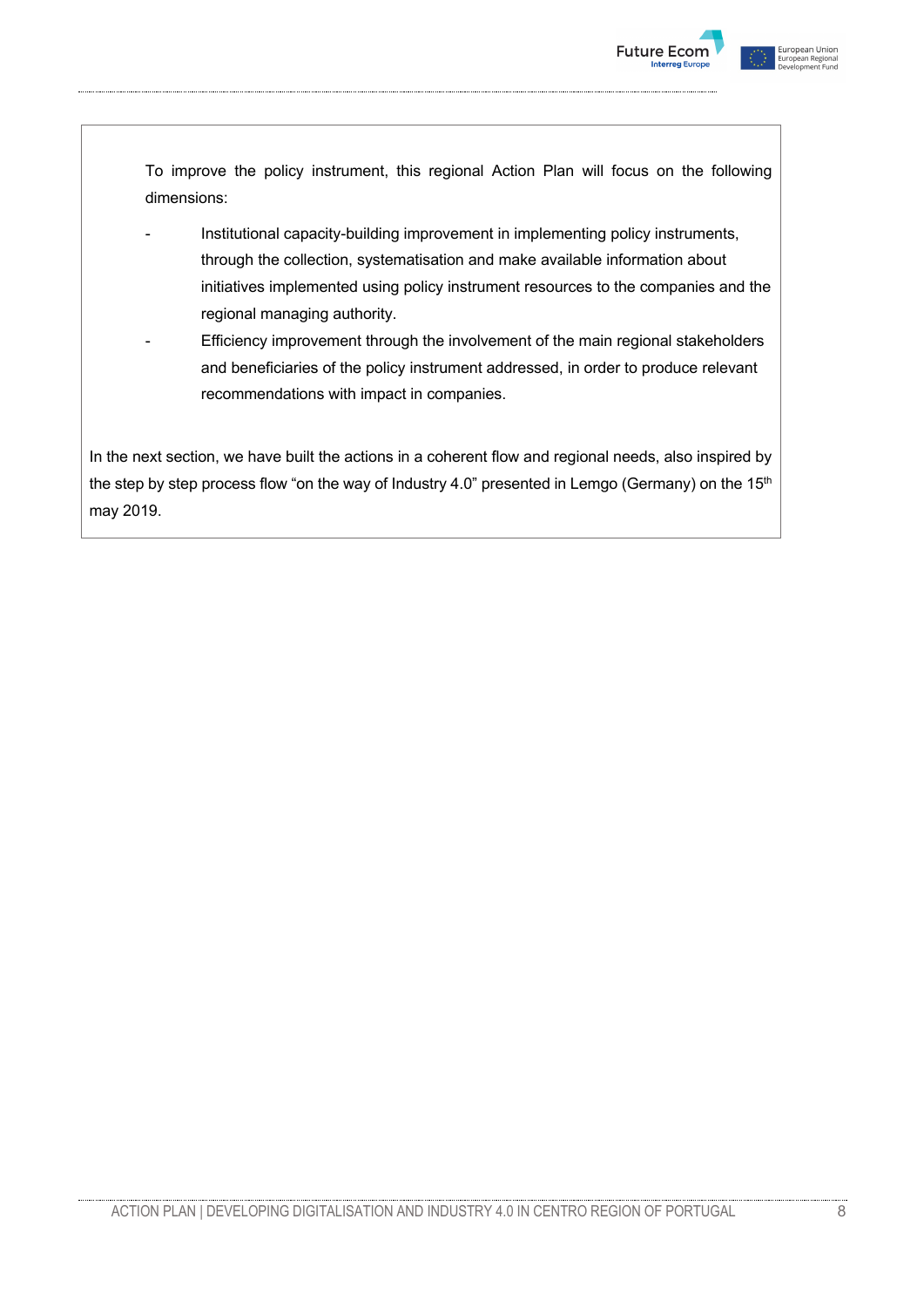

# **Part III – Details of the actions envisaged**

# **ACTION 1**

**Strengthening qualification and education offer to prepare SMEs for digitalization and Industry 4.0**

#### *"What competences do I need for digitization? How can I build this?"*

# **1. The background**

Before Future Ecom was planned and even started, job creation was a top priority of EU and of Portugal economy in particular. Unemployment in Portugal had peaked at an upsetting 18% in 2013, and thousands of qualified workers were forced to leave the country in search of new opportunities. Today, less than 5 years after, the situation has changed dramatically. Unemployment has halved to 6,7% in 2019 and is lower than in Finland, according to Eurostat, which nearly corresponds to a full employment situation. However, the demographic evolution conducted to an active population rate decreasing in 2019, contradicting the two previous years increase, according to the National Statistical Institute.

It is very common jobs offers that are not taken, including those for data analysts, coders, and others related with digital skills. This means that not only jobs are not created, but also companies lose competitiveness. This scenario might lead to great loses in revenues and, consequently, the technological innovation is interrupted

However, quantity of employment does not mean quality, as the GDP per capita of Portugal is still only 77% of the EU27 average. This explains why migration of qualified workers to the EU is still high. On top of this, a Centro Region has to compete with the stronger national economic centres of Lisbon and Porto, where large multinational companies such as Google & Amazon are pursuing major investments and hundreds of new jobs, increasing the "brain drain" to those centres.

These factors mean that the nature of the "jobs and skills" issue in Centro Region is not how to create more jobs, but how to improve the added-value and socio-economic wealth produced by the jobs created.

The present challenge of Centro Region at the edge of a major technological (all technologies associated with Industry 4.0) and societal change (globalization) is how to create conditions for local firms to be able to attract and retain a young ICT talent, and to develop at life long term new capabilities and skills in existent high skilled and motivated workers. Such a complex and present-day challenge cannot be addressed by traditional means expecting the traditional ways of education and qualification. In this case it means helping local firms to rethink the resources they need to innovate in a digitalized world and grow, and that may not be just those traditionally associated with functions like engineers, coders, etc., but other creative roles equipped with the necessary digital and business competences.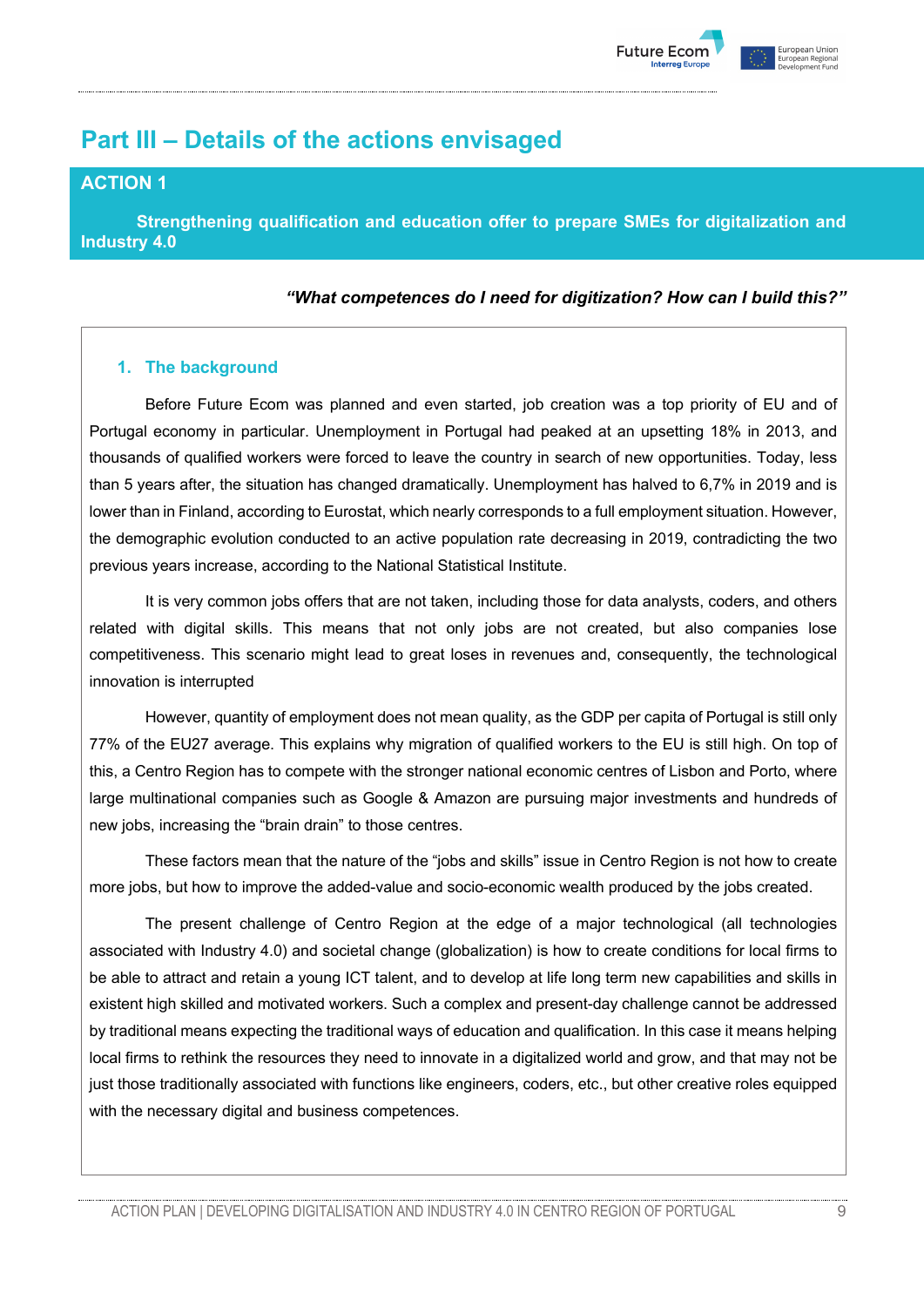



In the specific context of Industry 4.0 affected by the jobs and skills issue described before, the challenges are not merely technological, but also policy, regulation, ethics, social. According to the i4.0 Scoreboard (https://cotecportugal.pt/pt/courses/scoreboard-i4-0/) – a tool developed to measure the basic conditions and competitiveness of national SMEs in a context of Industry 4.0, through the synthetic index *i4.0 Index* (note: the i4.0 Index measures the performance of 18 countries of the European Union according to their basic conditions (Readiness) and the competitiveness of SMEs in the context i4.0 (Integration), consisting of 8 dimensions, evaluated with 35 indicators) – Portugal is positioned in the mid-tier countries in terms of performance in i4.0 context. Although the positive country evolution between 2016 and 2017 globally, several dimensions are still in a negative path showing a slower progression than the average of pairs:

- Digital Skills, at the level of both supply and application by companies, besides the contribution of the launch and implementation of initiatives such as Axis I measures of the Industry 4.0 Programme (The National Strategy for Industry 4.0 that the Portuguese Prime- Minister António Costa announced in 2017 identifies the Capacitation of Human Resources as one of six priority axes. It aims the requalification and training of 20 thousand workers in digital skills) and the national initiative in digital skills (INCoDe.2030);

- Operational and Business Model dimension decreased, due to a decrease in the results of most of its indicators, especially the SME indicator related with sells through a website or application – B2B and B2G.

Within the interregional project meeting in Detmold on the 15<sup>th</sup> May 2019, we visited good practices and were introduced to learning experiences for the policy change. The Weidmüller Academy, a global player partner in industrial connectivity, was selected as a good example. Besides its responsibility with their market in terms of financial stability, market growth and companies' independence, they also create added value through education and support to young talent. During the visit, Dr. Eberhard Niggemann, head of the Weidmüller Academy, used the example of his company to show what opportunities "Smart Production" and digital business processes offer and at the same time what demands it places on companies, particularly in terms of qualification of employees. The concepts brought by the Weidmüller Academy involve human resources development, vocational training, student academy, networks, new technologies, academic cooperation, and training centre, supported by networking knowledge and opportunities expansion. During the meeting, several issues were raised that concern our Region reality:

- young students needs inspiring practical experiences and vocational orientation in order to develop professional competences aligned with industry and their own motivation.

- training model includes employees in lifelong learning, using mixed methods (online, web based, face to face training) and human resources departments must be involved in the personnel development plan;

- academic cooperation and support (as stated during the meeting "we network knowledge") building networks with universities and institutes.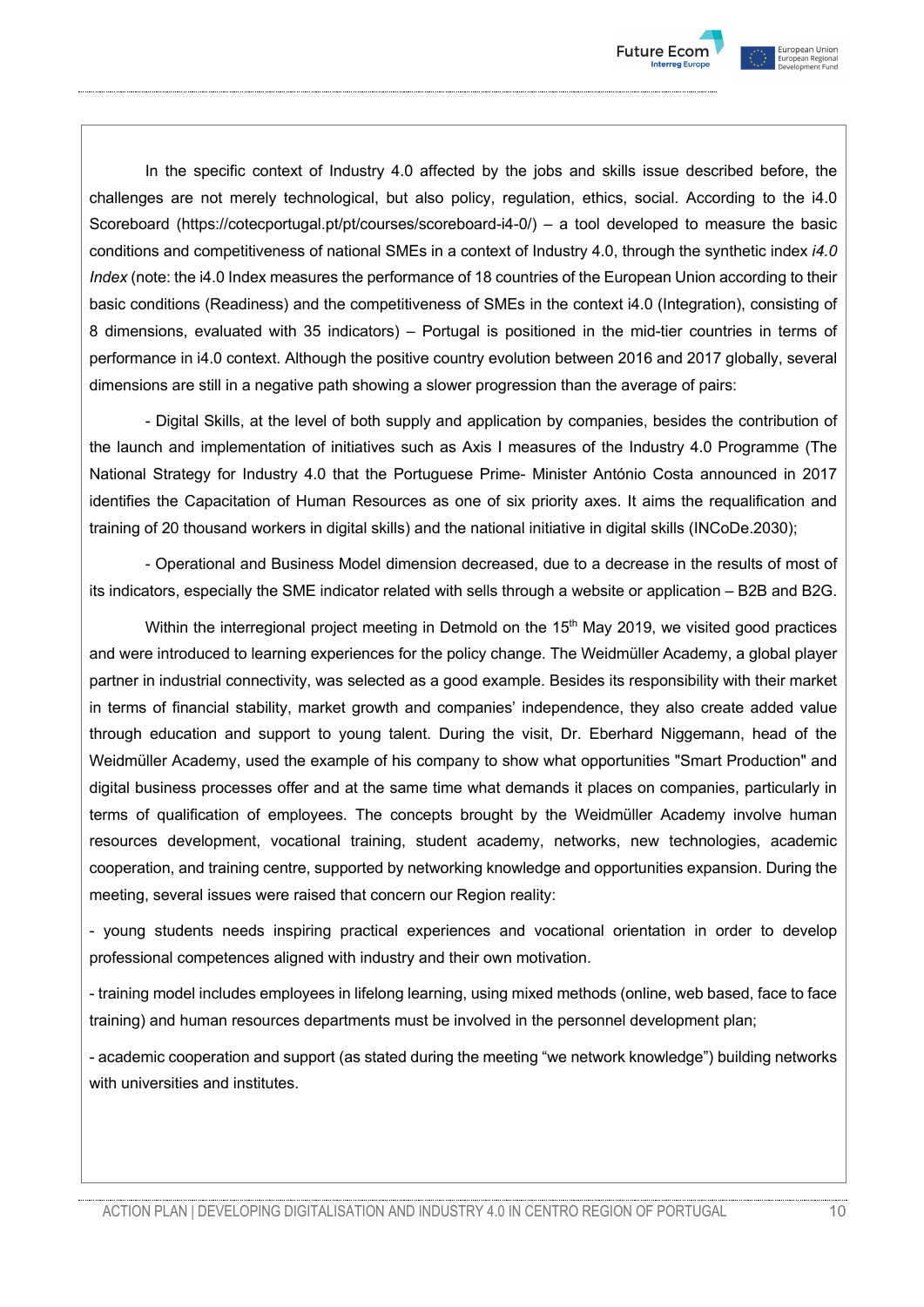



During Local Group of Stakeholders meetings and interviews, this vision was also shared. Companies are not prepared for challenges and opportunities of digitalisation that goes beyond e-commerce and involves advanced technologies such as robotics, IA, cybersecurity, etc. Companies lack skills and competences development that can leverage the existent technological landscape.

This Action will gather the knowledge mainly in terms of the engineering-related competences and skills base, as well as current and emerging educational trends. We will consider not only higher educational programs, but also lifelong learning programs and company-based tailored courses and programs, adopting a mix of educational strategies including live classes (on room class), distance learning (webinars, online) or onjob training. The actual strategy will depend on the course, students, contents as well as the results of discussions with all stakeholders. It includes a comprehensive documentation of training and educational contents available as well as the identification of gaps in order to identify and design promising initiatives. The longstanding experience of Weidmuller will be most valuable to understand which education and training strategies should be followed. This Action will contribute for strengthing education offer linked to digitalisation and Industry 4.0 sector in the innovation system of Centro Region. It is important to have an overview of higher education offer in Portugal, mainly in Centro, and also in other EU countries, taking as organisational best practice the model of Weidmuller.

At policy level, and in coordination with the regional managing authority (CCDRC), we expect to influence the way funding is being spend on new and ongoing innovation projects. Under the thematic objective 1 for the period 2014-2020, the qualification of research and innovation infrastructures, such as technological centres, technology transfer centres, new technologies institutes and science & technology parks is a strategic priority that must be in line with effective needs from industry. On the other hand, research and innovation projects demands cooperation between companies and scientific and academic institutions. Take into consideration both type of projects ongoing funded by the Centro ROP, we will work together with the managing authority – CCDRC – to:

- i) Propose new indicator to evaluate ongoing projects or even fund new projects in future calls: "number of activities for promotion of digital qualifications and skills development in industry and services sectors". Having this indicator projects contributing for education of workforce, skills development and competences improvement of the actors in the industry and services sectors towards digitalisation will gain advantage in the selection process and in project evaluation.
- i) Identify recommendations of educational and training contents (cloud computing, dig data and data analysis, robotics, mobile computing, simulation and modeling, radiofrequency or RFID identification, physical cyber systems, 3D printing, among others) and methodologies (virtual training, on job training, lab experience, etc) that can benefit SMEs. These recommendations can be introduced in future calls as priority areas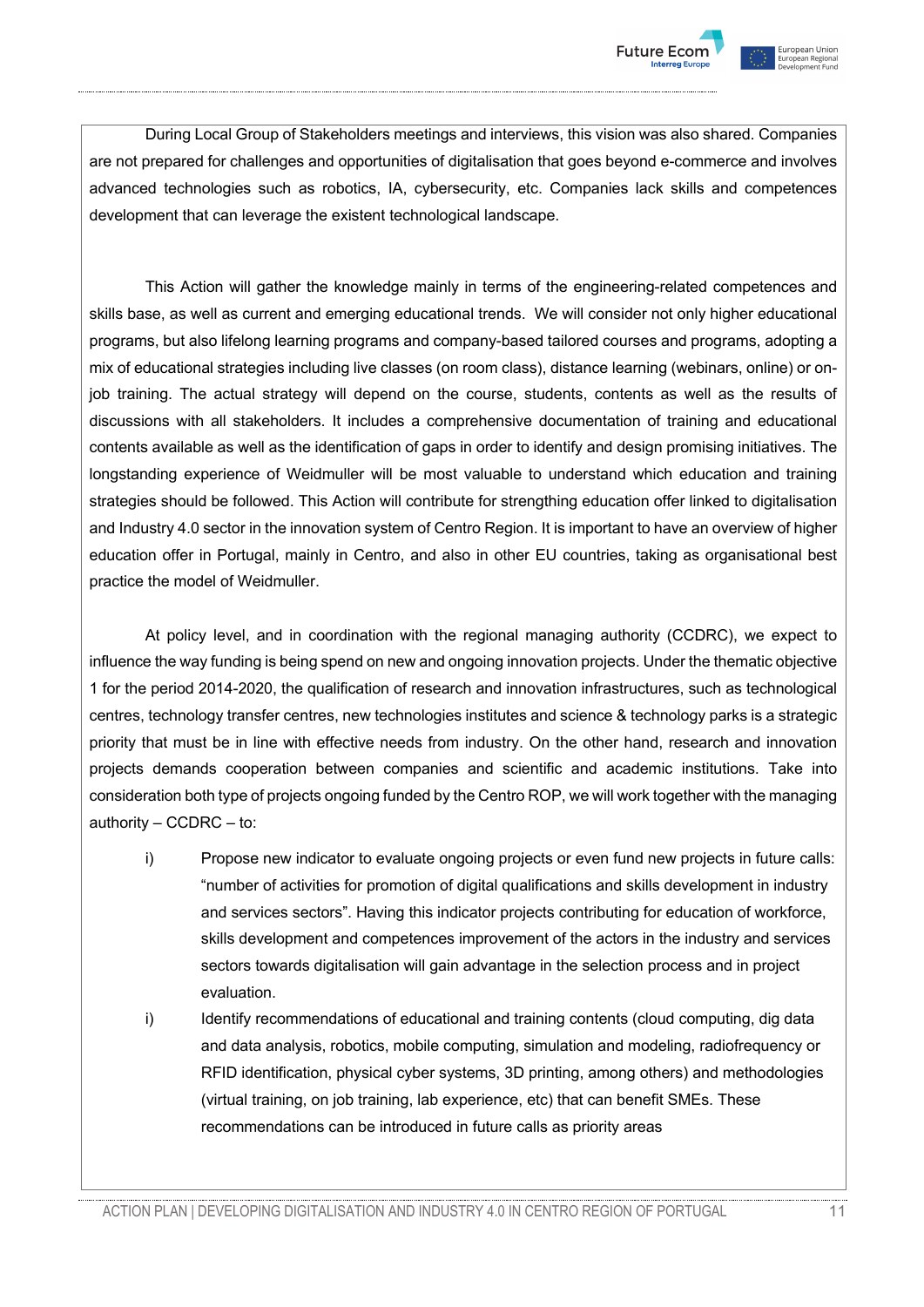



# **2. Actions**

The actions to be undertaken include the following:

Task 1 – Launch a survey across the ongoing research and innovation projects funded by the OP to identify the state of the art in terms of what activities have been implemented contributing for personnel qualifications and skills development. This task will be implemented in a two-step process:

- i) Organisation of one workshop with representatives from regional High Education Institutes, professional education schools and CCDRC to develop a survey;
- ii) Implement the survey withing project beneficiaries.

Task 2 – Collect and analyse survey results

Task 3 – Organise one workshop with representatives from regional High Education Institutes, professional education schools, COTEC and CCDRC to present survey results and gather comprehensive insights on gaps and needs to improve the qualification and education offer on digitalization.

Task 4 – Develop a recommendations report to introduce a new indicator and priority areas on evaluation of ongoing projects.

Task 5 – Together with CCDRC, it will be carried out an assessment of administrative constraints limiting the introduction of new indicators and priority areas, and decide on further activities such as testing the implementation of recommendations, and refinement or formalization of recommendations.

## **3. Players involved**

The following organisations needs to be involved in the Region for the implementation of action:

- CCDRC as the managing authority responsible for managing research and innovation projects with private companies and research and innovation infrastructures.
- HEIs from Centro Region with existent skills in the sector (Polytechnic Institute of Tomar, Polytechnic Institute of Leiria, University of Coimbra and University of Aveiro); these are key organisations with specialised training and educational offer and formal skills develpment.
- COTEC, business association for innovation as owner of THEIA Model for companies' selfdiagnosis of digitalization maturity level which allows the identification of critical areas in companies; COTEC is also the operational coordinator of the National Program Industry 4.0 "Strategy for Economy Digitalisation".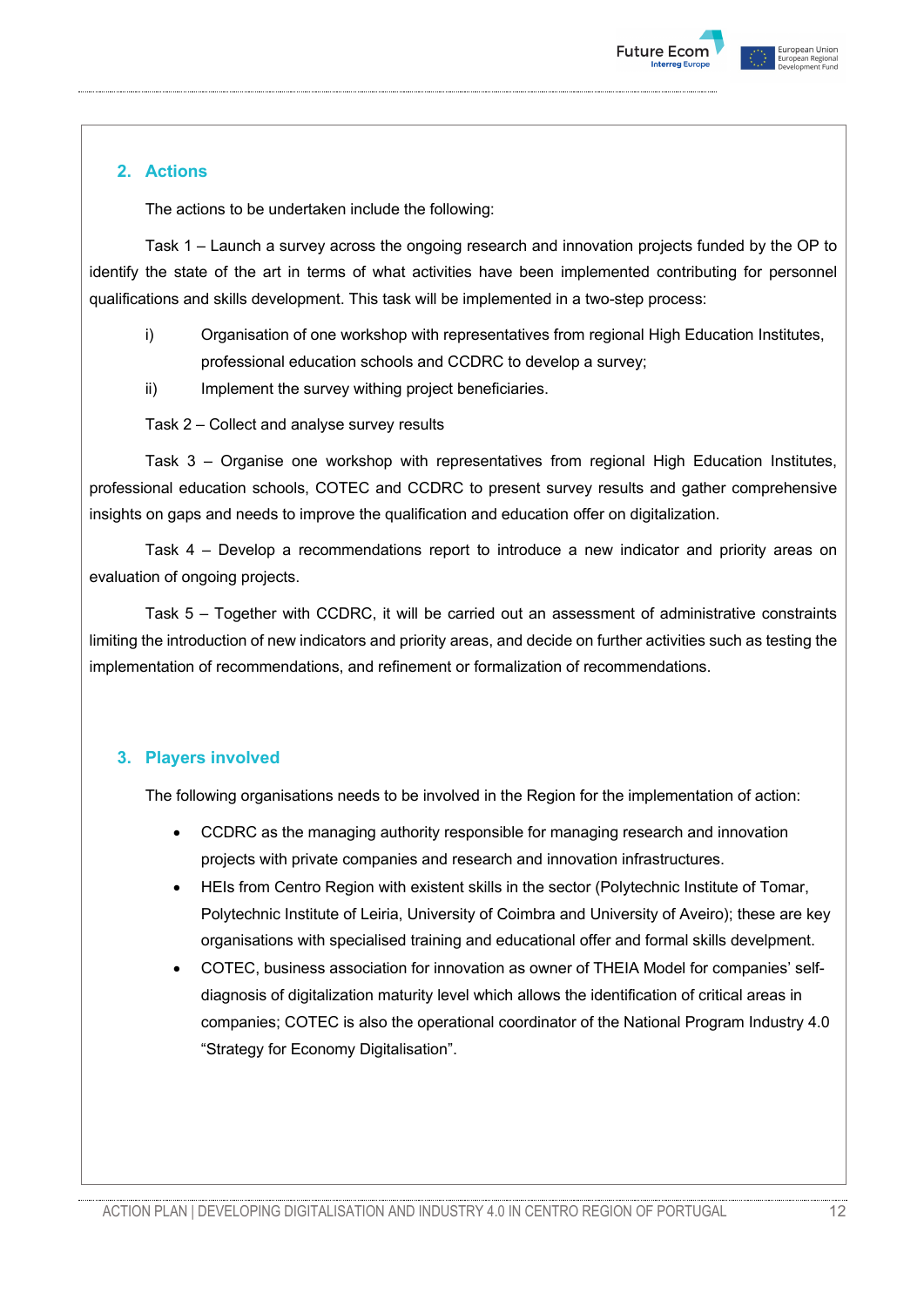



# **4. Timeframe**

| <b>Task 1- Launch of survey</b> | December 2020-March 2021 |
|---------------------------------|--------------------------|
| <b>Task 2- Survey analysis</b>  | March 2021-April 2021    |
| Task 3- Workshop                | April-May 2021           |
| <b>Task 4- Recommendations</b>  | May-July 2021            |
| <b>Task 5-Assessment</b>        | July-December 2021       |

## **5. Costs**

Internal costs of human resources. The measure will not represent a direct cost or expense to the administration involved.

# **6. Funding sources**

No additional funding sources needed. Internal budget for meetings will be used.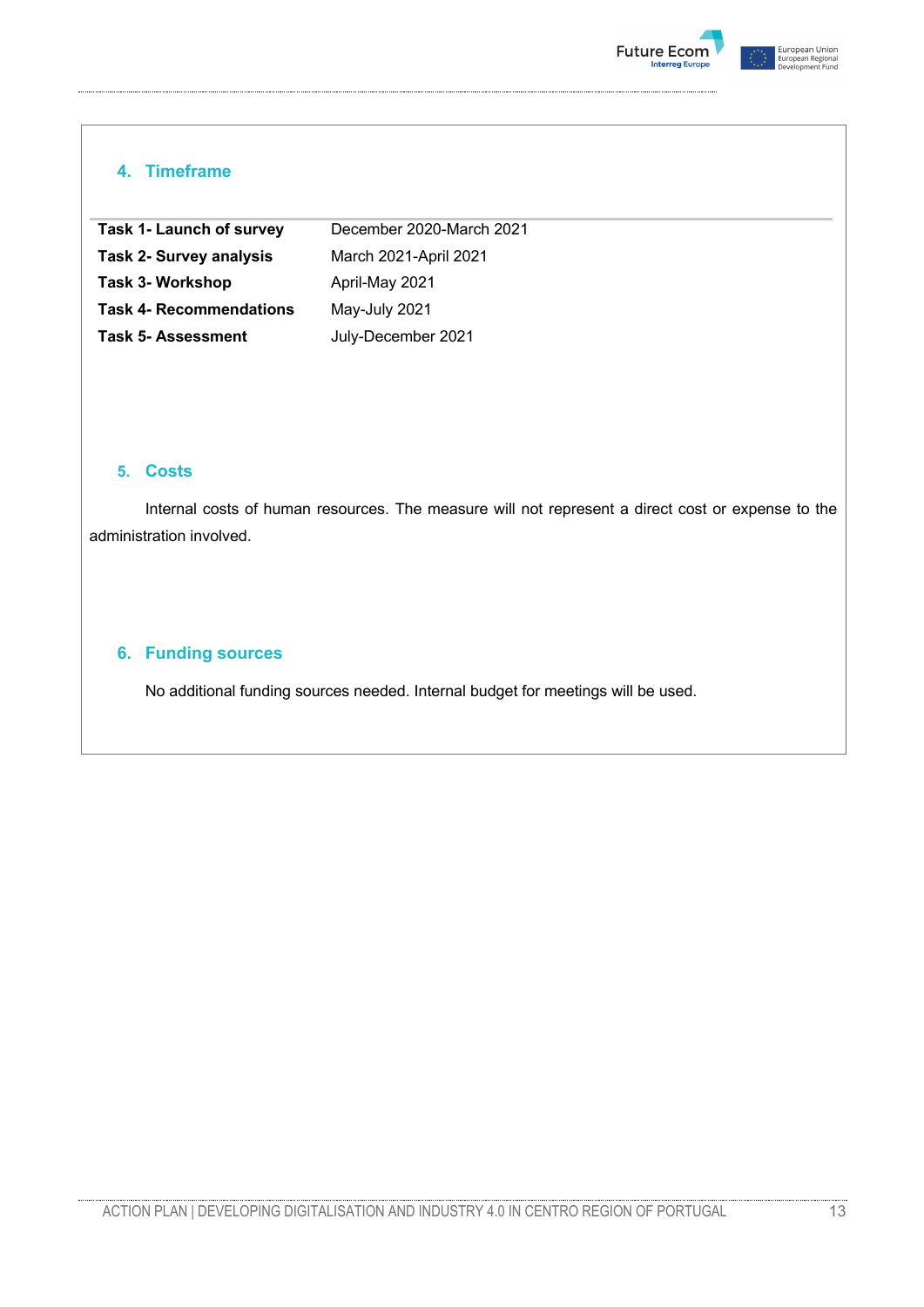

# **ACTION 2**

**Creating a digital acceleration community in Centro Region**

*"How can I implement digitization in my company? How do I find the right partner for it?"*

## **1. The background**

Industry 4.0 and digitalization is well known for being a Research & Development & Innovation intensive topic and some of domains are at the forefront of knowledge (IoT, cybersecurity, integration of systems, virtualization and simulation, cloud computing, augmented reality, big data, additive manufacturing/3D printing, robotics). However, the industry that can benefit of these technologies in a connected value chain is quite heterogenous, with some sectors still lagging. The Centro Region economy is fairly differentiated including both low technology level industrial sectors (e.g. ceramics, glass, cement, forest industries such as wood, pulp and paper, agri-food), and some medium and high-tech sectors such as health services, biotechnology, telecommunications, new materials (particularly the moulds industry), ICT and renewable energies. However, in the last decade, between 2009 and 2017, Centro has shown a positive evolution in terms of ICT usage where several indicators show that companies, public services and citizens have increased in ICT usage, such as in electronic commerce, ICT activities, individuals using electronic forms to communicate with government, public services usage (eg. Municipalities using electronic commerce, companies with ICT activities, individual using electronic forms to communicate with government).

New technologies will require new competencies and skills which will be addressed in Action 1, but there are specific skills that must be outsourced. A market services is needed for those demanding support to implement a strategy and business models. To trigger new investments in the digitalisation of industry and support the creation of better framework conditions for the digital industrial revolution, European Commission created one-stop-shops that help companies to become more competitive regard to their business/production processes, products or services using digital technologies – the Digital Innovation Hubs (DIH). Based on existent infrastructures/competence centres, DIH provide access to knowledge, expertise and technology to support companies with testing and experimenting with digital technologies. DIH also provide other support services such as business and financing support. DIH aggregates an ecosystem consisting of research institutions, industrial technological centers, industrial associations, science and technology parks, incubators, and technology companies. Today, Portugal has 4 operational DIH, such as PRODUTECH, HUB4AGRI, iMan Norte Hub and the Algarve Smart Destination with the mission of foster the digital transformation of the industry and services, via the gathering of a critical mass of capacities, the networking of stakeholders and the nurturing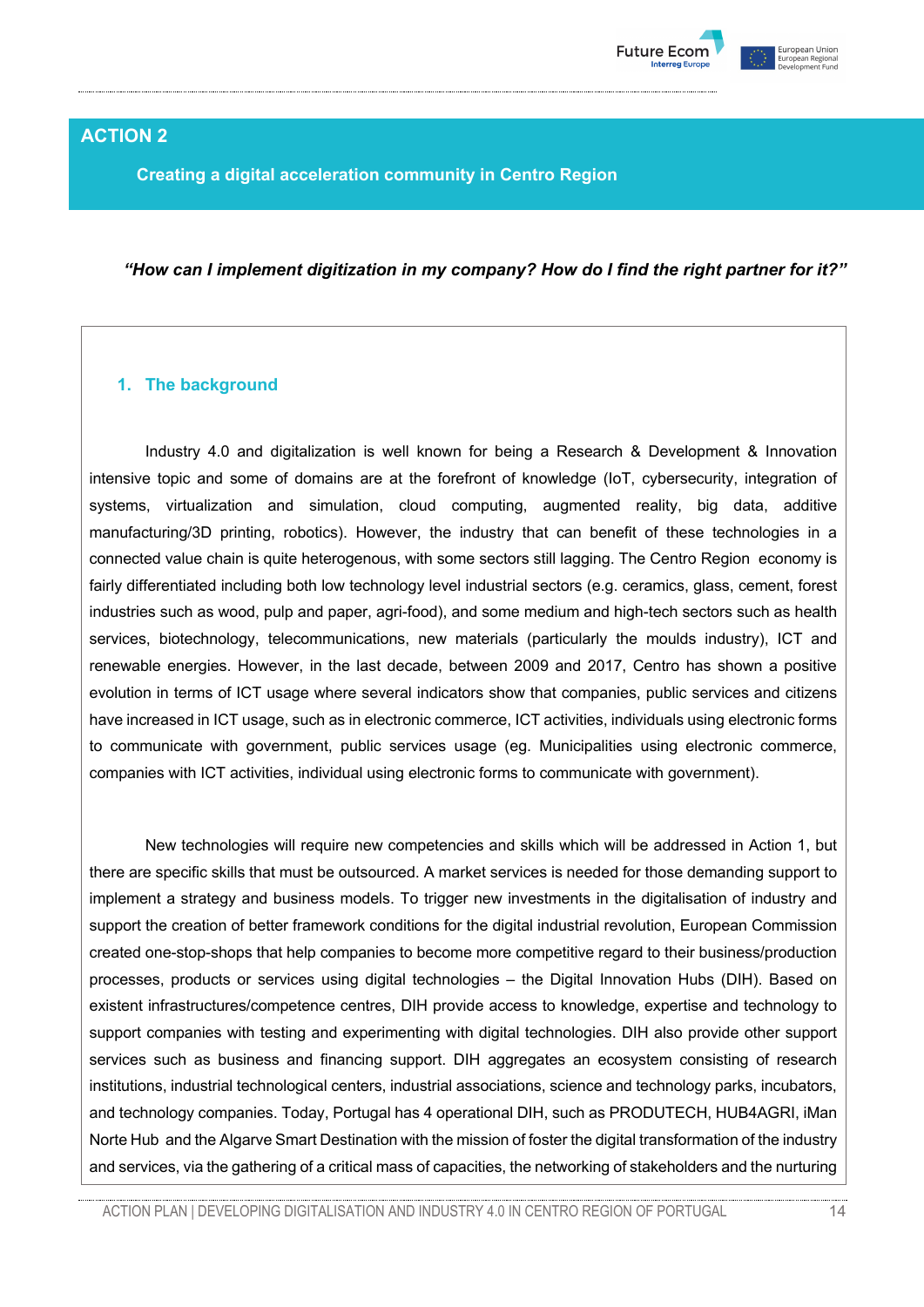



of the ecosystem, towards the deployment of added value support services that enables, potentiates and furthers industry modernization. Existent DIHs have a diverse thematic focus (tourism, manufacturing, agrifood) and geographic activities are mostly at national level. Each DIH has specific services they provide, such as: organization of dissemination and matchmaking activities (workshops, seminars, open days), coaching and connection to funding sources, promotes services offered by its service providers group, such as research and development, feasibility studies, technology roadmaps, strategic consultancy, consultancy on technology development and deployment, training, among others services not specified. Service providers includes following type of organisations: research institutions, industrial technological centres, industrial associations, incubators and science and technological parks, and technology companies.

The inspiration for the policy instrument improvement resulted from the Local Stakeholders Group meetings and the visit to the SmartFactoryOWL. During the meeting with stakeholders that were held in Centro, interrelated problems regarding the readiness of companies in the Region for digitalisation have been identified: there is a lake of awareness in top management and also a misunderstanding of what are the challenges of adopting technology that some times is still not mature; on the other side, there are some issues, such as lack of knowledge on security, that prevent companies of trusting in the technology connection and intelligent. Despite the existence of a number of funding instruments in the Portuguese context that can be used to support digitalisation, there is lack of coordination between public entities that must be facilitators to knowledge access and regulation improvement on funding sources. Sometimes the lack of information makes company highly dependent of their own time to find adequate partners to carry out transformation projects.

From the interregional experience, namely in the visit to the SmartFactoryOWL (Detmold, Germany) and following the discussion with business representatives, it became apparent that the centralization and mapping of support services is a key to build technological solutions resulting in innovation in industry. The Region has identified all players with competencies in fields such as industrial communication, industrial image exploitation and pattern recognition, intelligent analytical methods in automation, user experience und interaction design, intelligent automation, industrial internet, usability of technical systems, it security for industrial production. It includes also a test field for enterprises and special programmes that can empower SMEs for effective processes along the entire value chain through digitalisation. They showed the relevance of help in finding expert advice or a required partner or technology, and provide relevant information about existing regulations, challenges, issues. In Detmold, a good practice that was highlighted is the Training Programme for Technology Mediators in order to promote innovations in companies. Although this good practice can be addressed in the action 1 related with education and qualification, we also believe that technology mediators can be hired as consultancy services because of high technical and management skills needed. Therefore, we believe that the learning acquired in Detmold gave excellent contribution to improve the policy instrument we are addressing.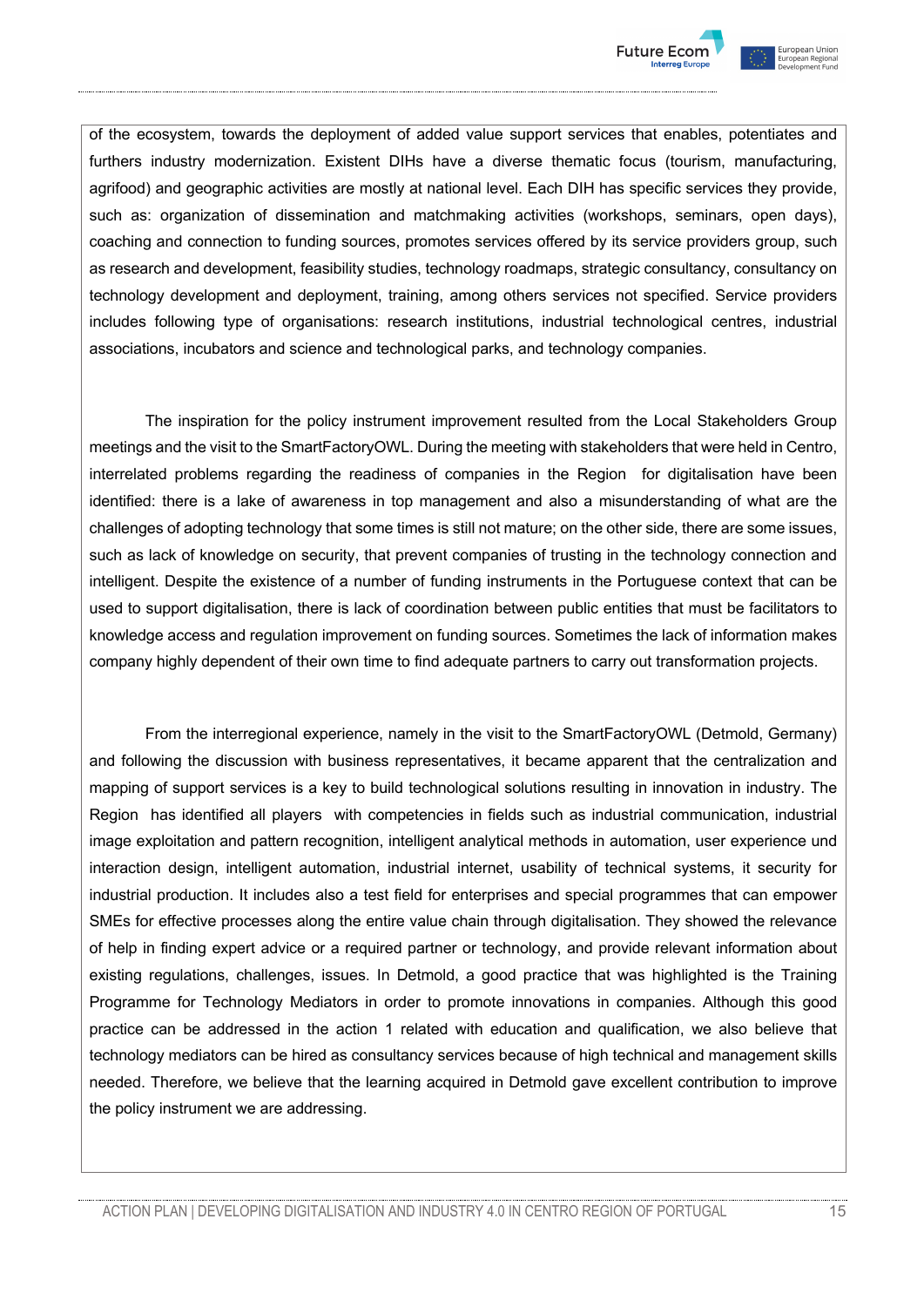



This action will make use of the already existent platforms, networks and associations, to create an informal digital acceleration community providing services and technologies that companies from Centro Region may use to improve their competitiveness. This community will address issues of replicability of solutions existent in the Region, in close cooperation with regional actors. Therefore, we intend to introduce an improvement in the policy instrument implementation by identifying, mapping and leverage national funding connected with the policy instrument itself. In the scope of the policy instrument addressed, there is two typologies of investment companies can apply for: i) technological research and development supporting companies to strength its technological capacity and intensity, mainly through cooperation with research and innovation organisations in high knowledge intensive activities to develop new products and services; ii) qualification to reinforce organizational innovation promoting definition of companies' technological strategy in line with principles of Industry 4.0 through the adoption of technologies that can allow innovative changes in business models. The identification of projects foreseen, as well as the detailing of their possible development, will allow detecting existing bottlenecks regarding the policy instrument that might hamper their successful implementation. With this information in hands, stakeholders will be able to draw up some recommendations for the Managing Authority in order to improve the Regional Operational Programme and, more specifically, the design of the instruments for the next programming period. At this stage, it is difficult to predict the recommendations that will be issued and, thus, the real improvements that will be made. Nevertheless, CCDRC expressed its availability and willingness to follow all the tasks foreseen.

## **2. Actions**

This action will create and animate an informal digital acceleration community. This community will embody a more specific task, namely:

Task 1– Map a recognizable support network that can provide services to companies (eg. transfer mediators/experts, support services for technology adoption, regulatory support).

Task 2 – Reinforce local dialogues in existent networks and associations. The purpose is to hold one discussion workshop to debate difficulties, problems, challenges and opportunities building a trust environment and bringing industry and academia closer.

Task 3 – Organise one group discussion to define initiatives involving academia in companies' activities. These initiatives must involve graduated students, researchers and other technical/non-technical staff so that academic people could grasp the actual challenges and difficulties of companies (eg. Technological issues, business model redefinition) that can be mapped in the policy instrument priorities.

Task 4 – In collaboration with the managing authority (CCDRC), discussion of the outputs from previous tasks contributing to issue final recommendations for policy instrument management and evaluation of its outcomes. The final output will result in a document with recommendations and initiatives. This document will allow the managing authority to detect some existing bottlenecks and difficulties felt by the digital community in the region.